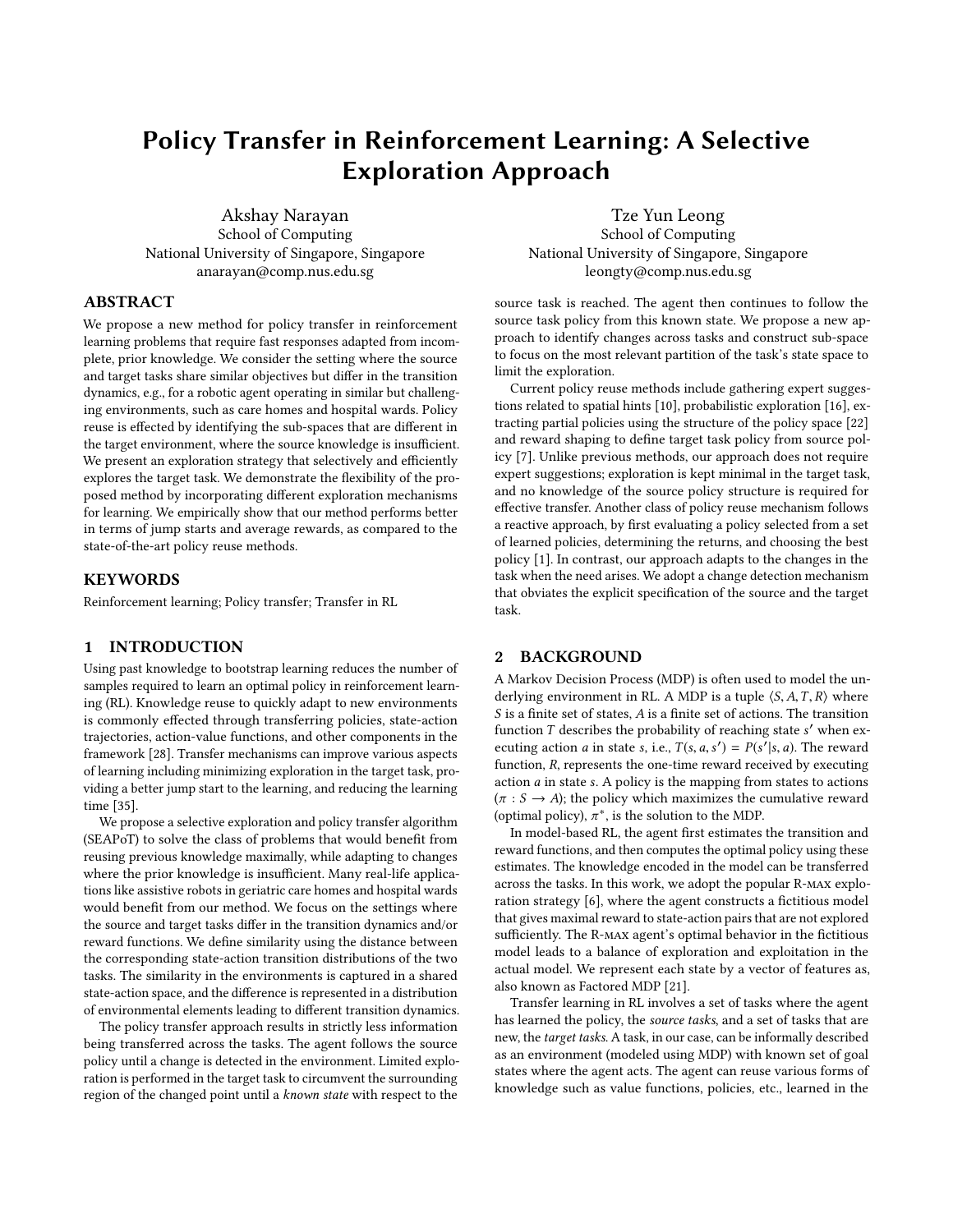<span id="page-1-0"></span>

Figure 1: Change detection when an obstacle is added (top) and removed (bottom)

source in a target task [\[28,](#page-8-0) [35\]](#page-8-1). We focus on policy transfer in this work.

# 3 SELECTIVE EXPLORATION FOR POLICY TRANSFER

The agent is equipped with the solution(s) of previously solved task(s). When the agent faces a new task, it reuses the source knowledge, so long as it is applicable and reusable in the target task. The agent uses a change-detection mechanism to identify deviations from its prior knowledge. When the environment changes, the source knowledge becomes insufficient to solve the new task and the agent has to adapt to the changes detected. The agent does so by constructing a sub-space that encompasses the changed region of the target task. Learning takes place in this sub-space to obtain a policy local to the changed region. The main components in our policy transfer method (called SEAPoT) are Bayesian change detection and selective exploration.

## 3.1 Change detection

Changepoints split the time series data into disjoint segments such that, given a changepoint, data prior to it and data appearing after are independent of each other. Changepoints in the agent's observations in a particular state, s, correspond to changes in the environment as observed in s. We use Bayesian changepoint detection [\[3,](#page-7-4) [15\]](#page-8-5), which can effectively handle noisy time series data. We use the product partition approach [\[3\]](#page-7-4). In this approach, the time series data is divided into partitions, such that data in each partition belongs to different probability models. The inference problem thus reduces to identifying the partition given the observation.

We model the agent's state features as time series data and use it to perform change detection. In the example that follows, the state is a tuple ( $\langle x, y, \theta \rangle$ ,  $\delta$ ), where the first three terms determine the location and the orientation of the agent and the last term is the value of the distance sensor. Figure [1](#page-1-0) shows an example of how the change detection mechanism works using the observations from one particular state in the system. The environment is a  $5 \times 5$ grid world. The red curve shows the value of  $\delta$  for a particular location and orientation,  $(\langle x, y, \theta \rangle)$ . We can see (from the top image) that initially the sensor readings has a mean value of around 5.5 units, in the new environment, the reading reduces, close to zero. This indicates there is an obstacle in the environment at this point. The change detection algorithm correctly shows a high change likelihood at this data point (the blue spike). Change detection calculations happen in each state in the environment.

## 3.2 Selective exploration

When the agent encounters a changed environment, its past knowledge is insufficient to complete the task. Now the agent selectively explores the sub-space, which captures the changed region of the environment, to learn in the new task. Selective exploration comprises three steps. First, identify and extract the sub-space where the previous knowledge is not applicable. As we show later, the extracted sub-space forms a well-defined MDP that is much smaller than the original task MDP. Next, the agent solves this smaller MDP, to obtain a local policy. Finally, the agent composes the target task policy using the source task policy and the local policy obtained by solving the sub-space MDP.

## Sub-space extraction

We exploit the agent's knowledge of the source task to solve the target task. We use a breadth-first like mechanism to extract the sub-space MDP from the parent task. From the state where the environment change is detected, we expand the "horizon" to look ahead n-steps. This enlarged view of the states surrounding the current state forms the sub-space. The expansion follows from the notion of adjacency of states and hence their reachability from the current state. We define these formally below. Once we select the states for selective exploration, we have to determine when the exploration should stop. This is guided by the notion of frontier states that demarcate the current sub-space and rest of the state space in the parent task. Once we have these information we can develop a method to extract a smaller, sub-space MDP from the parent task.

Definition 3.1 (Adjacency). A state  $s_i$  is adjacent to a state  $s_i$ <br> $s_i \in S$ ) if there is some action  $a_i \in A$  such that it induces a  $(s_i, s_j \in S)$ , if there is some action  $a \in A$  such that it induces a transition between s, and s, i.e.  $T(s_i, a, s_i) > 0$ transition between  $s_i$  and  $s_j$ , i.e.,  $T(s_i, a, s_j) > 0$ .

Definition 3.2 (Reachability). A state  $s_j$  is reachable from state  $s_i$ , if  $s_j$  is adjacent to  $s_i$  or some  $s_k$  that is reachable from  $s_i$ .

<span id="page-1-3"></span>Definition 3.3 (n-step closure). The n-step closure of state  $s_i$ ,  $f(s_i)$  is the set of all states reachable from s, by taking n actions  $C^n(s_i)$ , is the set of all states reachable from  $s_i$  by taking *n* actions.

<span id="page-1-1"></span>Definition 3.4 (Frontier states). The set of states that can be reached from, but outside, the n-step closure on executing one action form the frontier states of the closure. That is,  $\mathcal{F}(C^n(s_i)) =$ <br>  $\mathcal{F}_t$  (for any  $s \in C^n(c_i)$ ),  $T(s, a, t) > 0$ ,  $\forall a \in A' \land \mathcal{F}_t$  ( $c \cap n(s_i) = \emptyset$ ) {t | for any  $s \in C^n(s_i)$ ,  $T(s, a, t) > 0$ ,  $\forall a \in A' \land \{t\} \cap C^n(s_i) = \emptyset$ }.

<span id="page-1-2"></span>Definition 3.5 (Sub-space). Let S be a set of states and  $B(S)$  be its boundary states, such that  $B(S) \notin S$ , and any  $s \in S$  is adjacent to some  $t \in B(S)$ , then  $(S, G)$  form a sub-space, iff (i)  $S \cap G = \emptyset$ , and (ii)  $G \subseteq B(S)$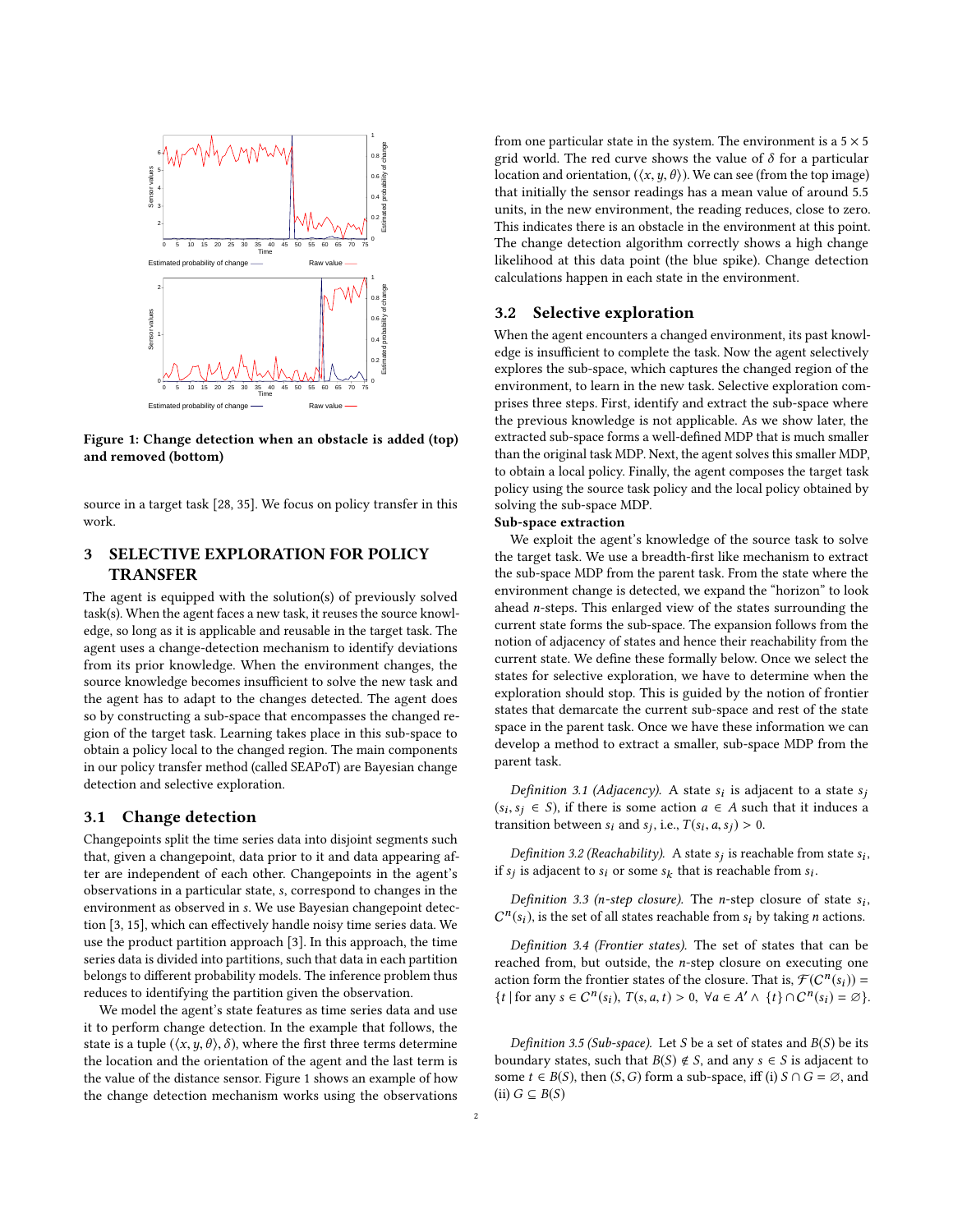The definition of sub-space above is similar to the one in [\[5\]](#page-7-5). The states of the sub-space are obtained from the n-step closure of the particular state under consideration, which is generally where a change is detected in the environment. To define a sub-space MDP, we need to define a set of goal states. Recall that the agent has learned the source task. From this, we know the possible destination states, which are also the destination states of the target task. For instance, for an assistive care robot whose task is to deliver items from specified locations like kitchen to the living room, under the assumptions listed earlier, the landmarks (goal states) remain the same across source and target tasks. The goal states for the subspace MDP are defined as below.

<span id="page-2-0"></span>LEMMA 3.6 (LOCAL GOAL STATES). The frontier states form the goal states.

*Proof sketch:* Consider the set of states  $S' = C^n(s_i)$ , which forms the n-stan closure of states. The agent's goal is to reach a state that *n*-step closure of state  $s_i$ . The agent's goal is to reach a state that helps circumvent the current change in environment. Any state helps circumvent the current change in environment. Any state outside the closure will suffice. Hence the frontier states act as the goal states.  $\Box$ 

<span id="page-2-3"></span>LEMMA 3.7 (GOAL PREFERENCE). Let, for each  $G \in \mathcal{F}$  the reward for reaching  $G, r' = r + \Phi(G)$  where  $\Phi$  is any potential function and  $r$  is the reward from the parent task. The reward function is then r is the reward from the parent task. The reward function is then  $' = {r'}$ . R' creates a preference order of goal states.

Proof sketch: By definition, the potential function creates a partial ordering of values in the set R<sup>'</sup>. Since, the goal states are assigned<br>rewards as per  $P'$  there is an ordering over the goal states  $G \in \mathcal{F}$ rewards as per R', there is an ordering over the goal states  $G \in \mathcal{F}$ .<br>An agent acting greedily will converge to the goal(s) that have the An agent acting greedily will converge to the goal(s) that have the highest reward. Hence a preference order is created over the goal states.

The states mentioned in Lemma [3.6](#page-2-0) are based on the agent's experience in the source task. Lemma [3.6](#page-2-0) allows us to construct goal states easily. We use a potential function [\[30\]](#page-8-6) to create a preference order in the goal states. The potential function is based on a domain dependent heuristic, for instance, it can be defined as the Manhattan distance from goal state in a grid world.

<span id="page-2-1"></span>THEOREM 3.8 (SUB-SPACE EXTRACTION). There exists  $G \in \mathcal{F}$  such that  $(C^n(s_i), G)$  form a sub-space.

Proof: From Definition [3.4,](#page-1-1) we have that the frontier states and the closure are disjoint sets. Hence, any  $G \in \mathcal{F}$  does not belong to the closure  $C^n(s_i)$ . Now, from Definition [3.5,](#page-1-2) we have that  $(C^n(s_i), G)$ <br>form a sub-space form a sub-space.

Further, using  $A' \subseteq A$  as the action set, and R' defined above,<br>the sub-space we have a sub-space MDP  $M' = \langle S' | A' T' | P' \rangle$ for the sub-space, we have a sub-space MDP,  $M' = \langle S', A', T', R' \rangle$ ,<br>where  $T'$  is the transition function for this sub-space that must be where  $T'$  is the transition function for this sub-space that must be learned to solve the tote learned to solve the task.

In Theorem [3.8](#page-2-1) construction, there is one such reward function reversively call up the case in the agent's operational environment is ′ for every sub-space MDP extracted. The advantage of having a that an absolute frame of reference is not required. In most cases, a suitable reward function can be easily defined based on the current domain of operation.

#### Sub-space exploration

Earlier we defined how a sub-space MDP is extracted in the target task. Each sub-space MDP is a sub-task in its own right. In our work, we use Rmax exploration to explore in the sub-space extracted. However, one can use any appropriate exploration mechanism in this sub-space MDP. Alternatively, we can also use a different RL algorithm to solve the sub-task MDP.

The extracted sub-space MDP is visible only in the agent space and the environment is oblivious of its presence. Hence the agent has to maintain a mapping between states of the problem and the states in the sub-space MDP. We use a simple look up table mechanism to provide mapping between states in the parent task and those in the sub-space and vice-versa. For complex tasks any other mapping function can be used to map between the parent task and sub-space states. Similarly, all the actions in the parent problem may not be applicable in the sub-space. For instance, if the sub-space extracted is only used in navigating in an environment, other actions like picking up objects or placing them are not relevant. Sub-space exploration yields a policy that circumvents the detected change in the environment. It follows that one such policy is obtained for each sub-space that is extracted.

## Policy composition

The result of sub-space exploration and solving the sub-space MDP is a policy that circumvents the change in the environment. To solve the target task, this policy must be used in conjunction with the source task policy. Policy composition can be achieved in various ways. A simple approach is to identify the location of change, and invoke the learned policy in that state. Once the agent is in the goal state local to the extracted sub-space, it can continue to follow the source task policy. The limitation of this approach is that it does not explore the rest of the target task other than the extracted sub-space. Hence the resulting policy may be sub-optimal in the target task. To enforce active exploration of the target task, we use an  $\varepsilon$ -greedy like approach. With a small probability  $\varepsilon$ , the agent constructs sub-space MDP even when there are no changes detected in the environment. This sub-space MDP is solved in a similar manner using sub-space exploration. If the extracted subspace is too small, there is a possibility that the sub-space policy leads to a state that is still blocked, requiring multiple iterations of extracting and solving the sub-space.

#### Regret calculation

Here we show that the regret an agent accumulates using SEAPoT is dependent only on the step size parameter of the n-step closure.

Definition 3.9 (Diameter). Assuming each action takes unit time, the number of time steps taken to reach state  $s'$  from s under policy  $\pi$  in an MDP M with S states and A actions is the Diameter of the  $\pi$  in an MDP  $M$  with  $S$  states and  $A$  actions is the Diameter of the MDP [\[24\]](#page-8-7).

$$
D(M) = \max_{s \neq s' \in S, \ \pi: S \to A} \mathbb{E}\left[T(s'|M,\pi,s)\right]
$$
 (1)

From [\[24\]](#page-8-7), we know that  $D = \log_{|A|} |S| - 3$ . With respect to the sub-space M', we have  $D = \log_{|A'|} |S'| - 3$ .<br>The performance of a policy in a state s

The performance of a policy in a state, s, can be expressed as the expressed as the posted argument of  $u^{\pi} = \lim_{n \to \infty} \frac{1}{\mathbb{E}} [\sum_{n=1}^{T} x_{n}^{t}]_{0} = c]$ , where expected average reward  $\mu^{\pi} = \lim_{T \to \infty}$ T→∞<br>htain 1  $\mathbb{E}\left[\sum_{t=1}^T r^t | s_0 = s\right]$ , where policy  $\pi$ .  $t = r(s_t, \pi(s_t))$  is the reward obtained in state  $s_t$  following the policy  $\pi$ 

<span id="page-2-2"></span>Definition 3.10 (Regret). Regret of the algorithm executing a policy,  $\pi$ , relative to executing the optimal policy,  $\pi^*$ , for T time steps is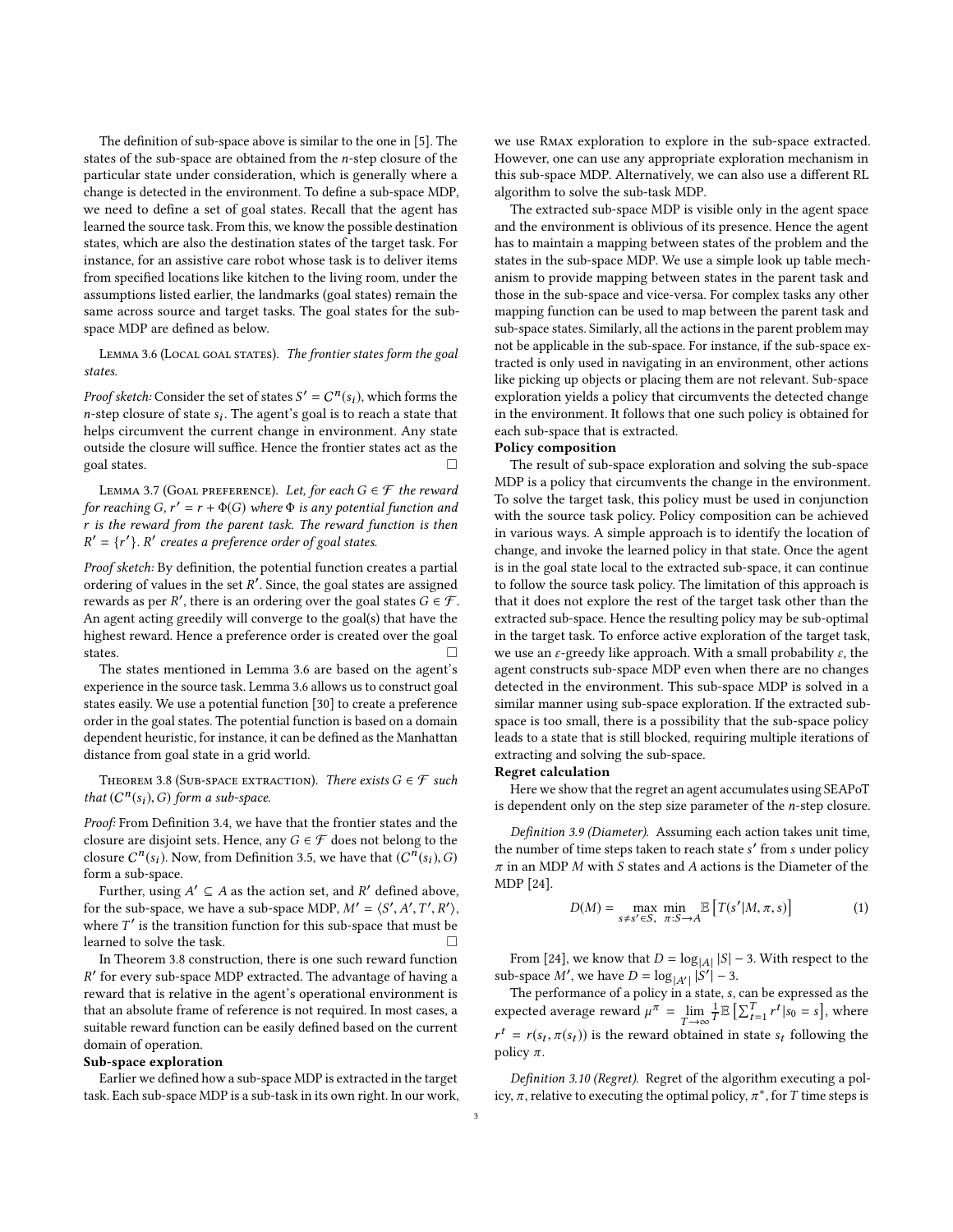$\Delta(s) = T\mu^* - \sum_{t=1}^T r^t$  (where  $\mu^*$  is the optimal average reward) [\[1\]](#page-7-2).

THEOREM 3.11 (REGRET AS A FUNCTION OF  $n$ ). The regret accumulated by the agent following the target task policy obtained using SEAPoT depends only on the step size, n used to construct the subspace.

Proof. Consider the target task policy,  $\pi'$ , obtained by com-<br>sing the source task policy and the local policy obtained using posing the source task policy and the local policy obtained using selective exploration. The total reward obtained by the agent following  $\pi'$  from state s is:  $\mu' = \lim_{T \to \infty} \frac{1}{T}$  $T \rightarrow \infty$   $T^{-1}$   $\hookrightarrow$   $T^{-1}$   $\hookrightarrow$   $T^{-1}$   $\hookrightarrow$   $T^{-1}$   $\hookrightarrow$   $T^{-1}$   $\hookrightarrow$   $T^{-1}$   $\hookrightarrow$   $T^{-1}$   $\hookrightarrow$   $T^{-1}$   $\hookrightarrow$   $T^{-1}$   $\hookrightarrow$   $T^{-1}$   $\hookrightarrow$   $T^{-1}$   $\hookrightarrow$   $T^{-1}$   $\hookrightarrow$   $T^{-1}$   $\hookrightarrow$   $T^{-1}$   $\hookrightarrow$   $T^{-1}$   $\hookrightarrow$   $T^{-1}$   $\hookrightarrow$   $T^{-1$  $\mathbb{E}\left[\sum_{t=1}^{T} r^{t} | s_{0} = s \right]$ .  $\mu'$  can be detected, expected reward following the sub-space policy and the expected reward following the source policy thereafter.

<span id="page-3-0"></span>
$$
\mu' = \lim_{T \to \infty} \frac{1}{T} \left\{ \mathbb{E} \left[ \sum_{t=1}^{b} r^t \right] + \mathbb{E} \left[ \sum_{t=b}^{g} r^t \right] + \mathbb{E} \left[ \sum_{t=g}^{T} r^t \right] \right\} \tag{2}
$$

 From Definition [3.10,](#page-2-2) we obtain the following regret on using selective exploration instead of acting optimally in the target task.  $\Delta = T\mu^* - \mu'$ . However,  $\mu^*$  and  $\mu'$  differ only in the middle term of (2) Therefore, we can say that the regret obtained by SEAPoT of [\(2\)](#page-3-0). Therefore, we can say that the regret obtained by SEAPoT is  $T'\mu^* - \mathbb{E}\left[\sum_{t=b}^g r^t\right]$ . However,  $\{b \dots g\}$  are the states of the subspace S'. Reaching from b to g in the sub-space is equivalent to<br>space S'. Reaching from b to g in the sub-space is equivalent to<br>traversing the diameter of the sub-space MDP  $M'$ . For  $M'$ , we have traversing the diameter of the sub-space MDP,  $M'$ . For  $M'$ , we have  $T' = D$ . Therefore the regret accrued by a sub-space MDP using SEAP<sub>o</sub>T<sub>is</sub>  $T' = D$ . Therefore the regret accrued by a sub-space MDP using

$$
\Delta = D\mu^* - \sum_{t=1}^{D} r^t
$$
 (3)

But, we saw earlier that  $D = \left(\log_{|A'|} |S'| - 3\right)$  and  $|S'|$  depends on  $n = 6$  the notan element (by construction Theorem 2.8). Thus we see n of the n-step closure (by construction Theorem [3.8\)](#page-2-1). Thus we see that the regret is a function of  $n$ , the step size chosen to construct the sub-space.

## 4 SEAPOT ALGORITHM

The SEAPoT method is detailed in Algorithm [1.](#page-4-0) The agent starts by executing the source task policy and performs state transitions until a change is detected in the environment (lines 4–5). The function  $f(s, a)$  indicates executing action  $a$  in state  $s$ ; the agent reaches some state s' on executing f.<br>In the source task a

In the source task, as the agent learns the policy, it records two things. First, a list of states reachable from every state; second, a set of records of its history. We use the reachable states to construct a *n*-step reachability closure,  $S' = C^n(s_i)$ , and the local goal states  $C'$  One step reachable states from a state s are those which can be reached on executing an action a, i.e.  $\{s_j \mid T(s_i, a, s_j) > 0\}$ .<br>We use the history recorded to perform change detection '. One step reachable states from a state s are those which can be probed on executing an action a i.e.  $f(x, a, s) > 0$ 

We use the history recorded to perform change detection in the environment as explained earlier (lines 19–22). When a change in environment is detected, the agent first constructs a sub-space MDP (lines 12–18). Next, the agent explores the target environment until one of the local goal states (i.e,  $g' \in G'$ ) is reached (lines 0–11). The intuition here is to quickly reach a state from where the 9–11). The intuition here is to quickly reach a state from where the source policy can be followed. On reaching  $g'$ , the agent derives the target task policy and target task policy by composing from the source task policy and the policy obtained from the sub-space MDP. The process repeats until the agent reaches the goal in the target task or it encounters another change in the environment. We notice two things from the algorithm. (i) The exploration is limited to a small number of steps (till reaching  $g' \in G'$ ) (ii) The number of times exploration is<br>performed is minimal performed is minimal.

### 5 MEASURING TASK DIFFERENCE

To prevent or minimize negative transfer, i.e., transferring knowledge across dissimilar tasks that leads to degradation in the learning performance, we need to determine if the source and target tasks are "similar". It is difficult to determine task similarity a priori, unless the transition functions, value functions and/or reward functions for both tasks are available. Also, similarity metric is dependent on the transfer mechanism considered and it is impossible to define a single metric to measure task similarity for all transfer mechanisms [\[8\]](#page-7-6).

Prior efforts in determining task similarity require pre-defined task models. Two common metrics are used to determine the task similarity, viz., the Kantorovich distance metric [\[18,](#page-8-8) [32\]](#page-8-9) and Bisimulation metric [\[19\]](#page-8-10). Bisimulation metric is an exact metric. Unless the states transitions and rewards are equivalent, the metric reports dissimilarity in the tasks. On the other hand, the worst case computational complexity to determine the Kantorovich distance is this is quartic in the size of the state space (if  $|S_1| \approx |S_2|$ ).<br>We define a new light weight metric based on the  $\left(|A||S_1|^2|S_2|^2|S_1+S_2|\right|\log(S_1+S_2)\left|\frac{\ln \eta}{\ln c}\right|$ . Ignoring the log terms,

We define a new, light weight, metric based on the Jensen-Shannon distance [\[14\]](#page-7-7) (JSD) to compute task similarity in the problems that share the same state-actions. Jensen-Shannon distance is defined as the square root of the Jenson-Shannon divergence,  $D_{IS}$ . JSD is computed as shown in Equation [\(4\)](#page-3-1).

<span id="page-3-1"></span>
$$
D_{JS}(p,q) = \frac{1}{2}D_{KL}(p,m) + \frac{1}{2}D_{KL}(q,m)
$$
  
\n
$$
JSD = \sqrt{D_{JS}}
$$
 (4)

where,  $m = \frac{p+q}{2}$ ,  $D_{KL}$  is the Kullback-Leibler divergence, and  $p$  and  $q$  are any two probability distributions. The computation complexity of JSD is linear in the number of elements in the two distributions [\[23\]](#page-8-11).

The task difference ( $\Delta_{S,T}$ ) is calculated as follows. Since we are dealing with the shared state-action space, we calculate the binbin distance, JSD, among the corresponding state-action transition distributions of the two tasks. Hence, in [\(4\)](#page-3-1),  $p$  and  $q$  are the transition distributions of the corresponding state-action pairs in the source and target tasks. The JSD calculated between each corresponding state-action pair is passed through a step function (I) to determine its contribution to the task difference. The task difference is then the summation of  $\mathbb I$  over all the state-action pairs as shown in [\(5\)](#page-3-2).

<span id="page-3-2"></span>
$$
\Delta_{S,T} = \sum_{(s,a)} \mathbb{I}(JSD) \tag{5}
$$

where,  $\mathbb{I}(\cdot)$  is a step function. For example, we can say, all stateaction pairs that have  $JSD > 0.5$  contribute to the task difference. Hence,

$$
\mathbb{I}(x) = \begin{cases} 1 & \text{if } x > 0.5 \\ 0 & \text{otherwise.} \end{cases}
$$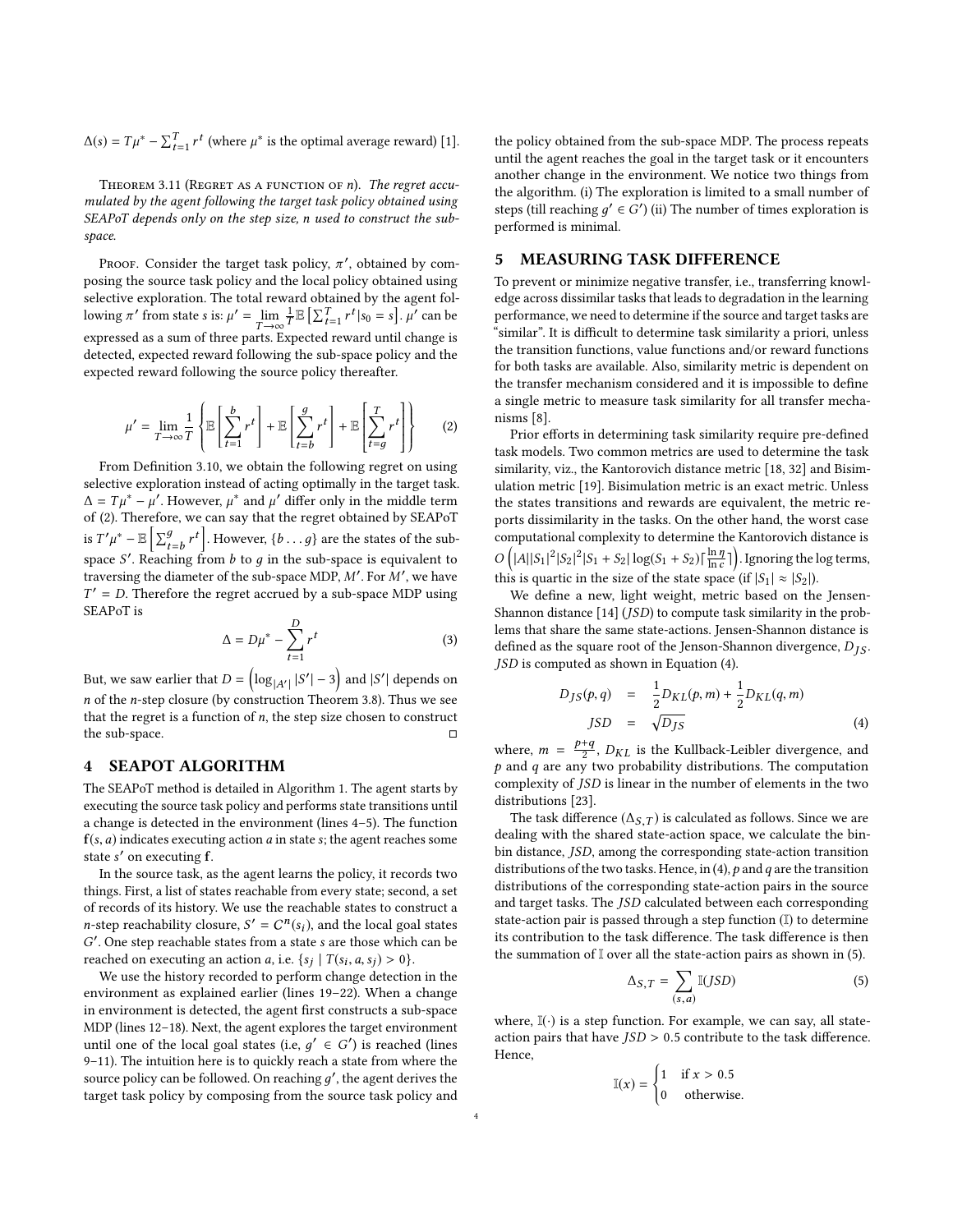- <sup>1</sup> Algo SEAPoT:
- <sup>2</sup> while Target task NOT solved:
- 3 With probability  $\epsilon$  explore target;<br>4 while NOT ChangeDetect():
- while NOT ChangeDetect():
- $\prime \leftarrow f(s, \pi^S(s))$
- 5  $s' \leftarrow t(s, \pi^{\circ}(s))$ <br>6 Extract sub-space MDP();
- <sup>7</sup> Explore sub-space MDP( );
- 8 Compose policy  $\pi^T$
- <sup>9</sup> Proc Explore sub-space MDP:
- 10 Input: subSpaceMDP<br>11 Explore using R-MAX un
- <span id="page-4-0"></span>11 Explore using R-мах until  $g' \in G'$  reached ;

<sup>12</sup> Proc Extract sub-space MDP:

- 13 // identify *n*-step closure<br>14  $S' \leftarrow C^n(s)$  // According to
- 14 S  $\prime \leftarrow C^n(s) / \prime$  According to Defn [3.3](#page-1-3)<br>(identify the local seal
- <sup>15</sup> // identify the local goal
- 16 G  $\mathcal{F} \left( S' \right)$  // According to Lem [3.6](#page-2-0)
- 17 Define  $R'/\prime$  According to Lem [3.7](#page-2-3)
- <sup>18</sup> Construct M′ // According to Thm [3.8](#page-2-1)
- <sup>19</sup> Proc ChangeDetect:
- <sup>20</sup> Input: Time series data D
- <sup>21</sup> if Change detected:
- <sup>22</sup> Return True

Algorithm 1: SEAPoT Algorithm

Like in previous work, we run a few episodes of the target task to obtain an initial estimate of the transition probabilities and use this to determine the task similarity. In the experiments section we report the improvement in learning (in terms of accumulated rewards) for each similarity measure obtained.

Intuitively, the task difference metric  $\Delta_S$ , T identifies the number of locations where the environment has changed from the source task to the target, where the source knowledge is no longer applicable in the target.

## 6 RELATED WORK

Many existing policy reuse methods, based on model-free Q-learning can be categorized into two main categories: (i) developing an intertask mapping between source and target tasks, and (ii) developing a policy library which can be reused in a new target task.

Developing an inter-task mapping is a common approach to policy transfer between the source and target tasks [\[17,](#page-8-12) [33,](#page-8-13) [36\]](#page-8-14). The mapping can be obtained in different ways. For example, (a) mapping from the semantics of the features and actions is used to derive the target policy given the domain description and the source policy [\[17\]](#page-8-12); (b) neural networks, with input nodes describing the current state and the output node denoting the action selected, trained on the source tasks are used with appropriate state variable mapping to derive the policy in the target task [\[36\]](#page-8-14); and (c) mapping between the state-action pairs of the source and target tasks is used to transfer the source policy as option (or macro-action) in the target task [\[33\]](#page-8-13). Given the similarity assumption between the source and target tasks, we assume the action mapping to be one-to-one from source to target; there is no state mapping. Our approach, however, allows and admits different transition functions in the source and target tasks.

Policy library methods treat the problem of policy transfer like a multi-armed bandit problem. The solution mechanism involves identifying the best policy to reuse from a set of learned policies without performing any shaping or inter-task mapping [\[9,](#page-7-8) [16\]](#page-8-2). Our work is similar to these methods, but differ in following ways. First, the existing methods work with the constraint that the domain (defined as a tuple consisting of the states, actions and transition functions) remains the same and each task is differentiated by the reward functions. In our work, the transition functions involved in

the tasks are different; the reward functions may or may not be the same across source and target tasks. Second, the existing methods adopt probabilistic policy reuse mechanisms. When the state-action spaces are similar in the source and target tasks, definitive policy reuse and selective exploration perform better than probabilistic policy reuse. Our approach can be extended with a probabilistic reuse mechanism in future.

In RL, the STAR-max [\[29\]](#page-8-15) algorithm uses domain knowledge to reduce the sample complexity of R-max by preventing exploration in irrelevant states. The algorithm, however, requires the exploration envelope (a set of states to target exploration) and a recovery rule (a policy to return the agent to the exploration envelope) to be provided. In transfer learning, it is impossible to provide such subsets of the state space for each task. We use the state reachability information from the source task to selectively explore around "obstacles" and quickly reach a state from which the original source policy can be followed.

Model minimization techniques have been used to solve MDP by aggregating states or abstracting states in a large MDP [\[11,](#page-7-9) [20,](#page-8-16) [25\]](#page-8-17). In RL, hierarchical decomposition has been used in online planning [\[2\]](#page-7-10). However, these techniques do not extract a sub-space in the given problem. Barry et.al., [\[4\]](#page-7-11) propose inducing a hierarchy in large state space MDP. Our method of extracting sub-space builds on the notion of adjacency and reachability defined in a similar manner.

Transferring knowledge from the source to target task can be effected by other means like value function or trajectory transfer. Information transferred by policy reuse is much lesser as compared to other transfer methods. For instance, given the value function or state-action-reward trajectories one can extract the policy but it is generally not true the other way round. In different settings, different mechanisms can be more effective than others. In general, policy transfer mechanisms are space efficient owing to the design. The transfer agent has to maintain only the source task policies, instead of maintaining information about the transition model of the entire state space or the history of state-action trajectories. To the best of our knowledge no previous work, using any transfer mechanism, has attempted a selective exploration approach as we propose.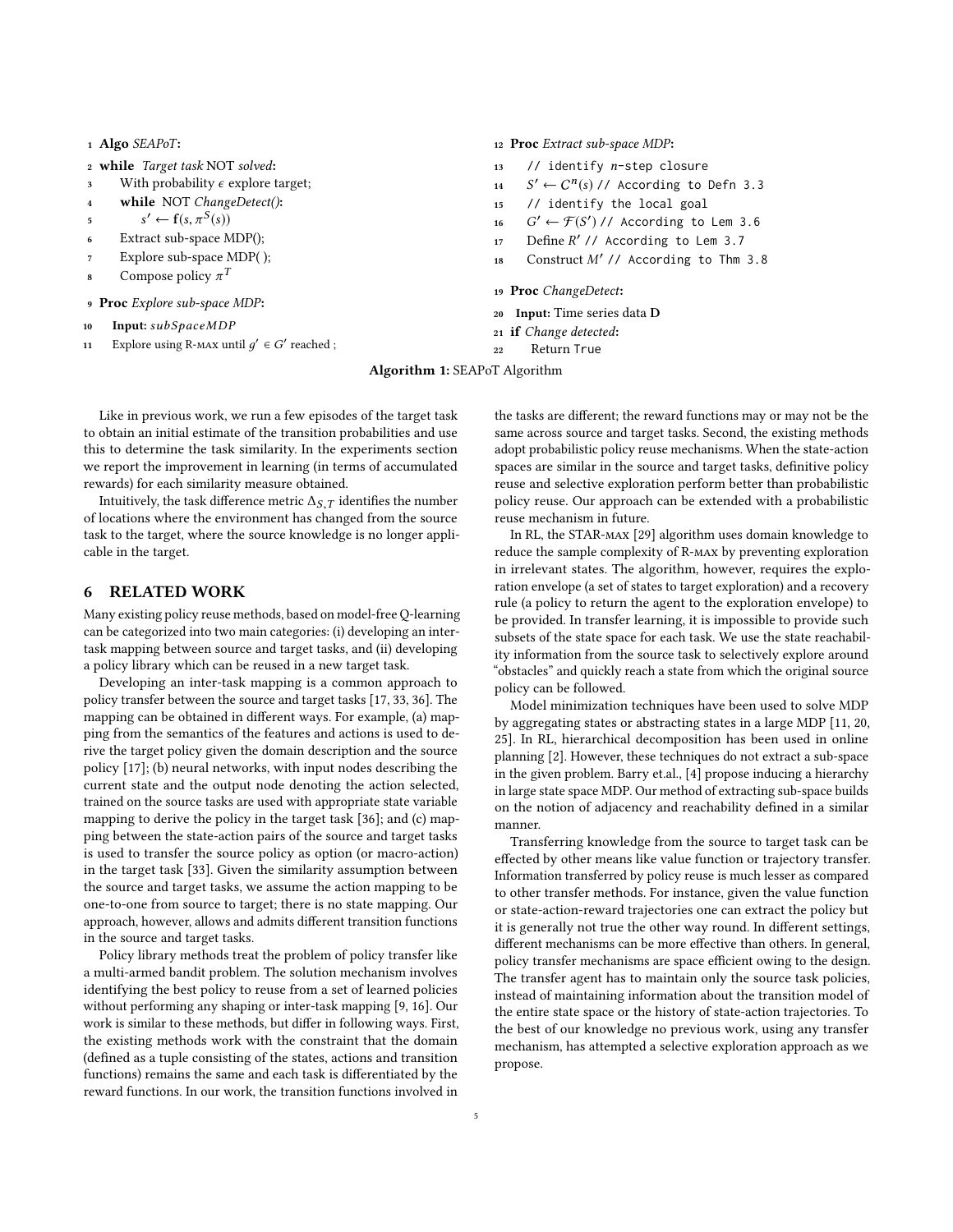## 7 EXPERIMENTS

In our experiments, we mimic the real-world setting for a household robot that operates in a set of co-designed/co-developed homes, (possibly catering to a specific need such as housing patients with with limited mobility). This set up is common, for example, in the public housing estates in Singapore. While the layout of the houses is fixed, the environments differ in the placement of furniture and other artifacts in the home. We evaluate the performance and efficacy of SEAPoT in two sets of problems—navigation in a stochastic shortest path setting and a pick-and-place task. We compare the performance of SEAPoT with three state-of-the-art policy transfer methods, Bayesian policy reuse [\[31\]](#page-8-18), probabilistic policy reuse [\[16\]](#page-8-2), and policy reuse with reward shaping [\[7\]](#page-7-1).

One of the most basic tasks for any assistive robot is navigation within the environment. We model the environment as a discrete two dimensional space. We explore two scenarios in our experiments. The first is a simple navigate to target setting, where the robot starts anywhere in the environment and reaches a target location. This is similar to a robot reaching the kitchen when summoned by the user. In the second scenario, the robot is tasked to pick up an object from one of the pre-determined locations and place it in a different location. This scenario encompasses many household tasks. Some examples include fetching medicine from the bedroom to living room where the user is sitting, clearing usedcutlery from the dining table and moving them to the dish washer, etc. This setting is similar to the benchmark taxi problem described by [\[12\]](#page-7-12).

We used environments with varying sizes to demonstrate the scalability of our approach<sup>[1](#page-5-0)</sup>. Our evaluations were performed on three environments: taxi like environment [\[12\]](#page-7-12) that has 2000 states; a simulated household robot (similar to [\[13\]](#page-7-13)) with 8000 states and Microsoft Malmo platform [\[26\]](#page-8-19) based on the popular game Minecraft, with about 63000 states.

The taxi problem comprises a grid with numerous landmarks. The state is represented as the vector  $\langle x, y, \theta, p, d, \delta \rangle$ . Where  $(x, y, \theta)$ represent the agent's location and orientation;  $p$  and  $d$  represent the passenger location and destination respectively.  $\delta$  is the reading from the distance sensor of the agent in each location in the grid. The state-space size of this environment (calculated as  $|x| \times |y| \times |\theta| \times$  $|p| \times |d|$ ;  $\delta$  is omitted as it is not used in the planning) can be varied using different values of  $x$  (rows),  $y$  (columns) and the number of landmarks in the grid. A state in the Minecraft environment is represented similarly, with the addition of a vector of binary values to indicate the resources the agent is currently holding and the agents view point. In each of the test beds the agent can perform a total of five actions: move forward, turn left, turn right, pick up object and put down object.

In all the experiments we use R-max as the underlying exploration mechanism and the standard value iteration to solve the MDP. We set the exploration threshold of R-max to one, to prevent unnecessary exploration. There is a penalty of -1 for each step taken, and reward of +20 for successful completion of the task.

<span id="page-5-1"></span>

Figure 2: Learning improvement



Figure 3: SEAPoT versus no transfer

For pick-and-place tasks, an invalid pick up or put down attracts a penalty of -10.

The actions have a probabilistic effect and the agent transits to the intended state 80% of the time. It has a 20% chance of turning either left or right. Each experiment run consisted of 100 episodes and was repeated twenty times and the rewards were averaged over these runs. Since the outcomes are similar for the pick-and-place tasks across the environments, we only report the results of the experiments on the simulated home environment. Learning time for the source task is considered as sunk cost [\[35\]](#page-8-1).

## Performance of SEAPoT

We define learning improvement as the ratio of the accumulated rewards obtained without transfer and accumulated rewards using SEAPoT. The learning improvement calculated in all the environments is shown in Figure [2.](#page-5-1) Due to the way in which we extract the sub-space and limit the learning in the target task, the improvement in the accumulated rewards is apparent in problems with larger state space than in the smaller ones, proving that SEAPoT performs better in problems with larger state spaces. The improvement in jump start is shown in Figure [3.](#page-5-1) Notice the improvement in the initial rewards obtained by using SEAPoT as compared to learning the target task without transfer. In both cases, the learning time of the source task is not considered in reporting, like any other previous transfer learning works.

#### A flexible policy transfer method

In the next experiment we intend to demonstrate two-fold advantage of our work. First, the policy transfer method is designed to be flexible—we can use any exploration strategy or learning algorithm. To demonstrate this, we incorporate two different exploration mechanisms. Second, in the simplest terms, our approach involves identifying the change and circumventing the same. One

<span id="page-5-0"></span> $1$ Our experiments are comparable in size and complexity to those reported in other state of the art work. For example, the complex Mario domain [\[27\]](#page-8-20) used in reward shaping transfer work has 7072 discrete states [\[7\]](#page-7-1).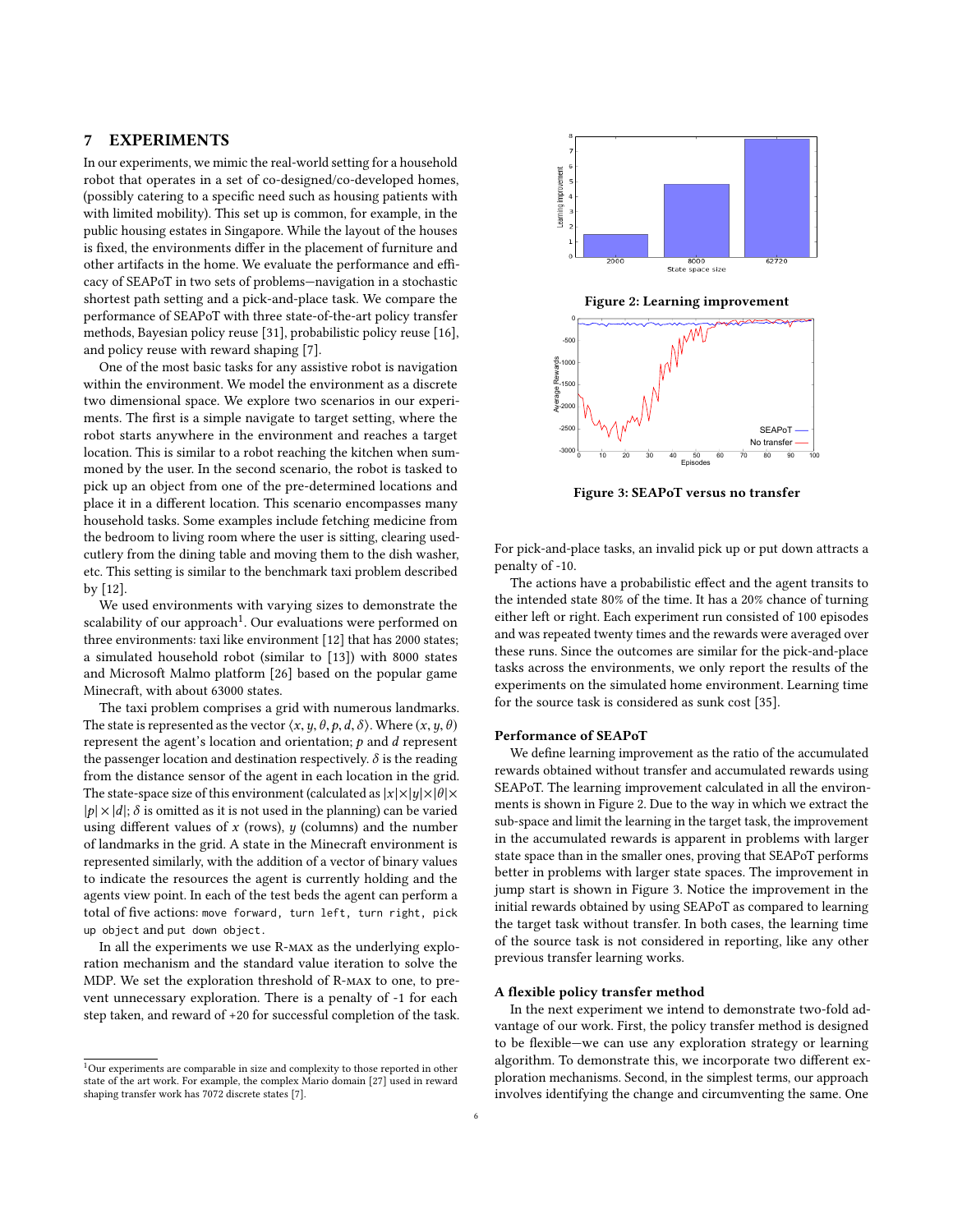<span id="page-6-0"></span>

Figure 4: Comparison of different exploration strategies



Figure 5: Comparison between SEAPoT, PPR, RS and BPR

can argue that any simplistic exploration strategy should suffice. To show the advantage of SEAPoT over simple exploration strategies, we compare our work with two baseline exploration mechanisms (i) random exploration (ii)  $\epsilon$ -greedy like exploration. In all cases, we use the same source policy as the transferred knowledge. The first approach is a naive one; when the agent detects a change in the environment, it takes a set of random actions hoping to reach a state that is known. In the second case, the agent takes a random action with a small probability  $\epsilon$  (set to 10% in this case), when a change is detected. Otherwise, it follows the source task policy. In contrast, SEAPoT extracts the sub-space and performs minimal exploration in the extracted sub-space, learning the dynamics of the new environment. The average rewards obtained for each exploration strategy is shown in Figure [4.](#page-6-0) The baseline methods fail to converge to the optimal policy, whereas SEAPoT performs better.

### SEAPoT for Policy Transfer

Next, we compare our work with three state-of-the-art policy reuse methods [\[7,](#page-7-1) [16,](#page-8-2) [31\]](#page-8-18) and the classical Dyna-Q [\[34\]](#page-8-21), and analyze the impact of policy reuse with selective exploration in the target environments. Since the experimental environments are different in each of the earlier works, we evaluated all the algorithms using the experimental setup described earlier.

We compare the methods based on the average reward obtained. Dyna-Q does not converge to the optimal policy even after hundred episodes owing to the large state-space size of the problem(s). Hence, we do not include it in the comparison presented in Figure [5.](#page-6-0) Notice the improvement in the average rewards of SEAPoT over both probabilistic policy reuse and policy transfer using reward shaping. We attribute the performance improvement to the following reasons: (i) The agent reuses its behavioral knowledge learned in the source to the maximum extent in the target task; (ii) there is minimal exploration in the target environment. Probabilistic policy

reuse (PPR), irrespective of the current situation (possibly of being stuck behind an obstacle), applies the same action as the source policy, if the outcome of the decision is to use the source policy. Hence the agent draws negative rewards. Bayesian policy reuse (BPR) mechanism works well when the set of tasks are known beforehand. When a new task is presented, it selects a policy from the library and reuses it.

Since the task presented to BPR is not among the ones that are learned earlier, it doesn't converge in our experiments. The reward shaping (RS) agent, on the other hand, has to learn the target task, albeit with help from the shaping signal that is obtained from the source task policy. Hence, even though it converges to a better policy (notice that SEAPoT converges to a similar policy) the jump start is lost.

#### Effect of Task Difference on Performance

Earlier we described a new metric to determine the difference between the source and target tasks. We hypothesize that the performance of SEAPoT degrades when the source and the target tasks are drastically different. In this experiment we use a simple navigation task in the small MAXQ taxi-like environment to verify the hypothesis. Without loss of generality, let us call the tasks as  $T1, T2, T3$  and T4. We use T1 as the source task and the others as the target. We plot the differences between each pair of tasks in Figure [6.](#page-7-14) The spikes indicate the state-action combinations where the two tasks differ[2](#page-6-1) ; hence, lesser number of spikes mean the tasks are closer to each other. From Figure [6,](#page-7-14) we can see that T <sup>4</sup> is closer to  $T1$  than  $T2$  and we expect transferred knowledge to have a positive impact on learning  $T4$ . To show the performance difference of SEAPoT at different degrees of similarity, we plot the average rewards of two tasks,  $T3$  and  $T4$  in Figure [7.](#page-7-15) As one can expect the performance degradation is more pronounced in the case of  $T2$  and we don't show it to maintain the aesthetics of the plot. Next, we plot the accumulated rewards for each of the target tasks at the end of the learning in Figure [8.](#page-7-15) As hypothesized, T2 suffers from negative transfer whereas T4 does better with transfer.

One can use these observations as a ballpark estimate to set the threshold and to determine when the framework should discard the source policy and learn the target task afresh. We leave determining the theoretical threshold value to future work.

### 8 DISCUSSION AND CONCLUSION

We presented a new sub-space extraction mechanism that aids selective exploration for policy transfer in RL. The proposed SEAPoT algorithm explores in the resulting sub-space, thereby reducing exploration required in the target task. Though our assumption on similar source and target tasks sounds restrictive, it covers many real world use cases. We showed that our algorithm works well in problems with large state spaces; the framework is flexible and allows incorporation of different exploration mechanisms and learning algorithms. Our work is a first attempt towards reuse of source task policy by exploiting online, local information in the target tasks to adapt to the new setting.

<span id="page-6-1"></span> $2$ Though we use factored notation in our work, for ease of understanding, the x-axis in the graph is the enumerated state-action space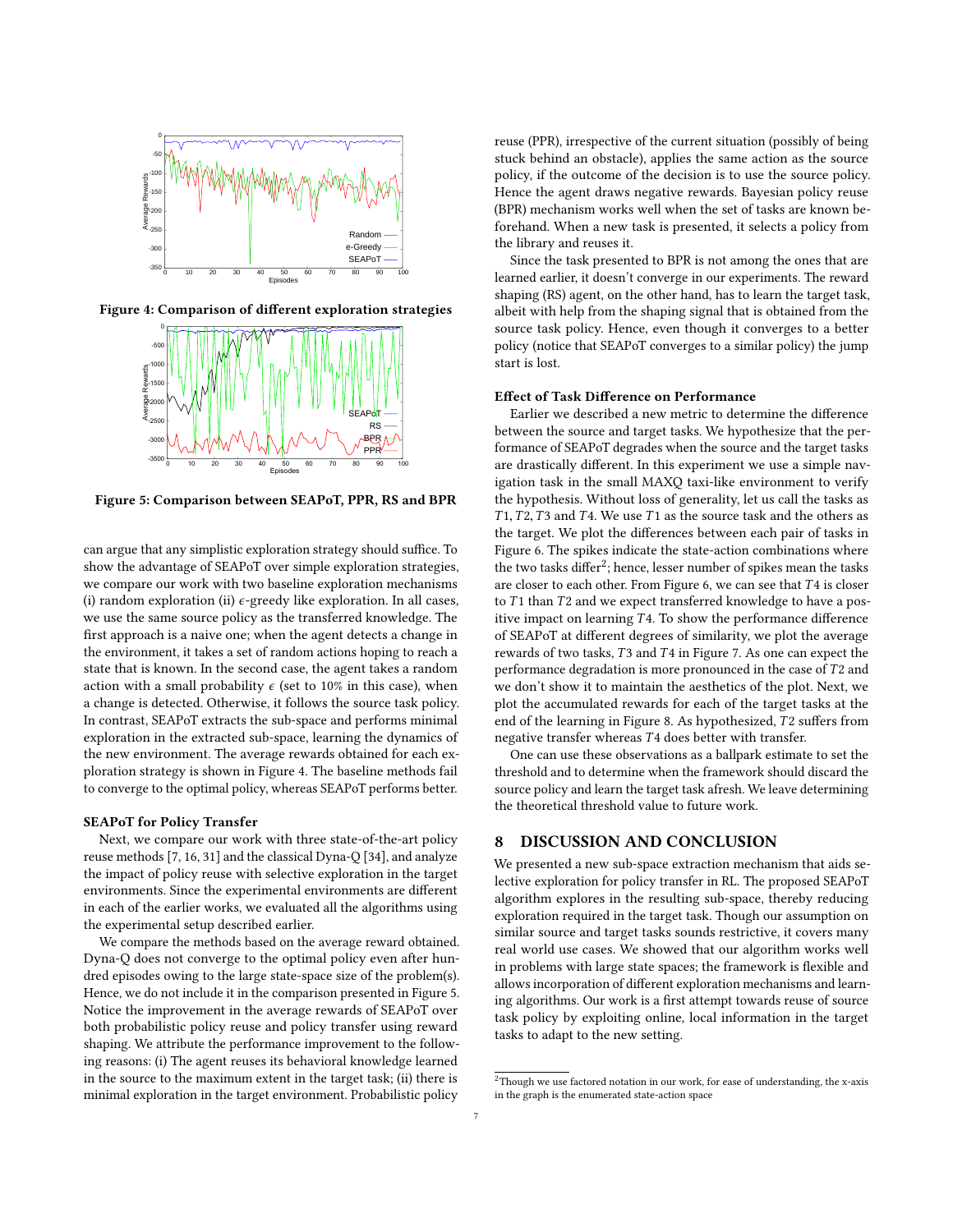<span id="page-7-14"></span>

<span id="page-7-15"></span>Figure 6: Difference between source and target tasks (each ∆ indicates the number of locations where the target task differs from the source task T1)



Figure 7: Performance of SEAPoT for two target tasks, T3 and T4 Figure 8: Performance of SEAPoT at different ∆'s

Selective exploration may sometimes lead to costly additional exploration steps. We can alleviate this problem by adaptively increasing the size, n, of the n-step closure. In this work, the value of n was determined empirically. We will provide a theoretical evaluation to determine the optimal value of  $n$  in a subsequent paper. Active exploration of the target task is still minimal in the proposed setup and will be addressed in future work. Using simulation for look-ahead to identify tasks structure and partial policy reuse in the target task can help relax the similar tasks assumption. In model-based methods, the learned environment models can be used to encode valuable information that can be transferred to the target task. We intend to extend our work to exploit the information contained in the learned models to generate better sub-spaces and reducing the sample complexity of the target task learning. Finally, another planned extension is to use the task similarity information to make the key decision—to transfer source knowledge or learn the task afresh. This decision depends on the level of performance loss acceptable due to the transfer, which in turn is specific to the domain of interest.

# ACKNOWLEDGMENTS

This research was partially supported by Academic Research Grants: MOE2016-T2-2-068 and T1-251RES1827 from the Ministry of Education in Singapore.

#### REFERENCES

<span id="page-7-2"></span>[1] Mohammad Gheshlaghi Azar, Alessandro Lazaric, and Emma Brunskill. 2013. Regret Bounds for Reinforcement Learning with Policy Advice. In Machine Learning and Knowledge Discovery in Databases. Lecture Notes in Computer Science, Vol. 8188. Springer Berlin Heidelberg, 97–112.



- <span id="page-7-10"></span>[2] Aijun Bai, Feng Wu, and Xiaoping Chen. 2015. Online planning for large markov decision processes with hierarchical decomposition. ACM Transactions on Intelligent Systems and Technology (TIST) 6, 4 (2015), 45.
- <span id="page-7-4"></span>Daniel Barry and John A Hartigan. 1993. A Bayesian analysis for change point problems. J. Amer. Statist. Assoc. 88, 421 (1993), 309–319.
- <span id="page-7-11"></span>[4] Jennifer L. Barry, Leslie Pack Kaelbling, and Tomás Lozano-Pérez. 2011. DetH<sup>\*</sup>: Approximate Hierarchical Solution of Large Markov Decision Processes. In Proceedings of the 22nd International Joint Conference on Artificial Intelligence (IJ-CAI'11), Vol. 3. AAAI Press, 1928–1935. doi: 10.5591/978-1-57735-516-8/IJCAI11- 323.
- <span id="page-7-5"></span>[5] Michael Bowling and Manuela Veloso. 1998. Reusing Learned Policies Between Similar Problems. In Proceedings of the AI\*IA-98 Workshop on New Trends in Robotics. Padua, Italy.
- <span id="page-7-3"></span>[6] Ronen I Brafman and Moshe Tennenholtz. 2003. R-max—A general polynomial time algorithm for near-optimal reinforcement learning. The Journal of Machine Learning Research 3 (2003), 213–231.
- <span id="page-7-1"></span>[7] Tim Brys, Anna Harutyunyan, Matthew E Taylor, and Ann Nowé. 2015. Policy transfer using reward shaping. In Proceedings of the 2015 International Conference on Autonomous Agents and Multiagent Systems (AAMAS-15). 181–188.
- <span id="page-7-6"></span>[8] James L Carroll and Kevin Seppi. 2005. Task similarity measures for transfer in reinforcement learning task libraries. In Proceedings of the 2005 IEEE International Joint Conference on Neural Networks (IJCNN-05), Vol. 2. IEEE, 803–808.
- <span id="page-7-8"></span>[9] Yann Chevaleyre and AydanoMachado Pamponet. 2012. Adaptive Probabilistic Policy Reuse. In Neural Information Processing. Lecture Notes in Computer Science, Vol. 7665. Springer Berlin Heidelberg, 603–611.
- <span id="page-7-0"></span>[10] Bruno N Da Silva and Alan Mackworth. 2010. Using spatial hints to improve policy reuse in a reinforcement learning agent. In Proceedings of the 9th International Conference on Autonomous Agents and Multiagent Systems: volume 1-Volume 1. International Foundation for Autonomous Agents and Multiagent Systems, 317–324.
- <span id="page-7-9"></span>[11] Luca De Alfaro and Pritam Roy. 2007. Magnifying-lens abstraction for Markov Decision Processes. In Computer Aided Verification. Springer, 325–338.
- <span id="page-7-12"></span>[12] Thomas G Dietterich. 2000. Hierarchical reinforcement learning with the MAXQ value function decomposition. J. Artif. Intell. Res.(JAIR) 13 (2000), 227-303.
- <span id="page-7-13"></span>[13] Carlos Diuk, Andre Cohen, and Michael L. Littman. 2008. An Object-oriented Representation for Efficient Reinforcement Learning. In Proceedings of the 25th International Conference on Machine Learning (ICML-08). ACM, New York, NY, USA, 240–247.
- <span id="page-7-7"></span>[14] Dominik Maria Endres and Johannes E Schindelin. 2003. A new metric for probability distributions. IEEE Transactions on Information Theory 49, 7 (2003),